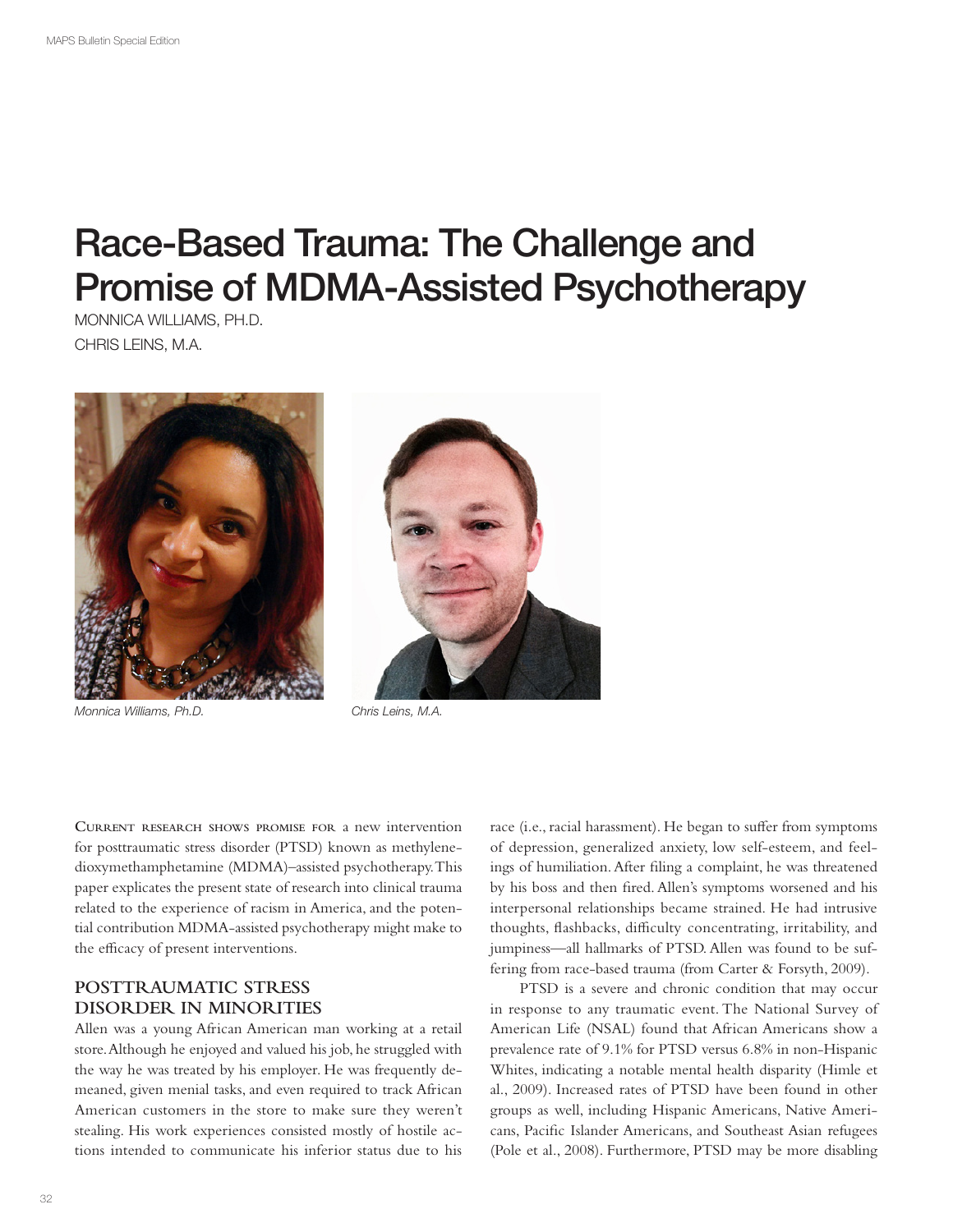for minorities; for example, African Americans with PTSD experience signifcantly more impairment at work and carrying out everyday activities (Himle, et al. 2009).

### **CHANGES IN THE DSM-5**

Changes to PTSD criteria in the DSM-5 have been made to improve diagnostic accuracy in light of current research (APA, 2013; Friedman et al., 2011). Previously, a person was required to have directly experienced a discrete traumatic event for a diagnosis. Under the new criteria, if a person has learned about a traumatic event involving a close friend or family member, or if a person is repeatedly exposed to details about trauma, they may now be eligible for a PTSD diagnosis. These changes

were made to include those exposed in their occupational felds, such as police officers or emergency medical technicians. However, this could be applicable to those sufering from the cumulative efects of racism as well.

The diagnostic requirement of responding to the event with intense fear, helplessness, or horror has been removed in the new version of the DSM. It was found that in many cases, such

as soldiers trained in combat, emotional responses are only felt afterward, once removed from the traumatic setting. The criteria have changed from a three-factor to a four-factor model. The proposed factors are now (a) intrusion symptoms, (b) persistent avoidance, (c) alterations in cognition and mood, and (d) hyperarousal/reactivity symptoms. Three new symptoms have also been added: persistent distorted blame of self or others, persistent negative emotional state, and reckless or self-destructive behavior. These symptoms may be also seen in those victimized by race-based trauma.

#### **RACISM AND PTSD**

One key factor in understanding PTSD in ethnoracial minorities is the impact of racism on psychological well-being. Racism continues to be a daily part of American culture, and racial barriers have an overwhelming impact on the oppressed. Research has documented that both implicit and explicit racism create barriers to health care (Penner, Blair, Albrecht, & Dovidio, 2014). Much research has been conducted on the social, economic, and political effects of racism, but less research recognizes the psychological efects of racism on people of color (Carter, 2007). Chou, Asnaani, and Hofmann (2012) found that perceived racial discrimination was associated with increased mental disorders in African Americans, Hispanic Americans, and Asian Americans, suggesting that racism may in itself be a traumatic experience.

Bryant-Davis and Ocampo (2005) noted similar courses of psychopathology between rape victims and victims of racism. Both events are an assault on the personhood and integrity of the victim. Similar to rape victims, race-based trauma victims

may respond with disbelief, shock, or dissociation, which can prevent them from responding to the incident in a healthy manner. The victim may then feel shame and self-blame because they were unable to respond or defend themselves, which may lead to low self-concept and self-destructive behaviors. In the same study, a parallel was drawn between race-based trauma victims and victims of domestic violence. Both survivors are made to feel shame over allowing themselves to be victimized. For instance, someone who has experienced a racist incident may be told that if they are polite, work hard, and/or dress in a certain way, they will not encounter racism. When these rules are followed yet racism persists, powerlessness, hyper vigilance, and other symptoms associated with PTSD may develop or worsen

(Bryant-Davis & Ocampo, 2005).

Many clinicians only recognize racism as trauma when an individual experiences a discrete racist event, such as a violent hate crime. This is limiting given that many minorities experience cumulative experiences of racism as traumatic, with perhaps a minor event acting as "the last straw" in triggering trauma reactions (Carter, 2007). Thus, the conceptualization of trauma as a

discrete event may be inadequate for diverse populations. Furthermore, minorities may be reluctant to volunteer experiences of racism to White clinicians, who comprise the majority of mental health care providers. Patients may worry that the clinician will not understand, become defensive, or express disbelief. Additionally, minority patients may not link current PTSD symptoms to cumulative experiences of discrimination if queried about a single event.

### **IMPLICATIONS FOR TREATMENT**

Racism is not typically considered traumatic by mental health care providers. Psychological difficulties attributed to racist incidents are often questioned or minimized, a response that only perpetuates the victim's anxieties. Thus, patients who seek out mental healthcare to address race-based trauma may be further traumatized by micro-aggressions—subtle racist slights—from their own clinicians when they encounter disbelief or avoidance of racially charged material (Sue et al., 2007).

Clinicians assessing ethnoracial minorities are encouraged to directly inquire about the patient's experiences of racism when determining trauma history. Some forms of race-based trauma may include racial harassment, discrimination, witnessing ethnoviolence or discrimination of another person, historical or personal memory of racism, institutional racism, microaggressions, and the constant threat of racial discrimination (Helms et al., 2012). The more subtle forms of racism may be commonplace, leading to constant vigilance, or "cultural paranoia," which may be a protective mechanism against racist incidents (Whaley, 2001). However subtle, the culmination of different forms of racism may nonetheless result in traumatization.

*have an overwhelming impact on the oppressed.*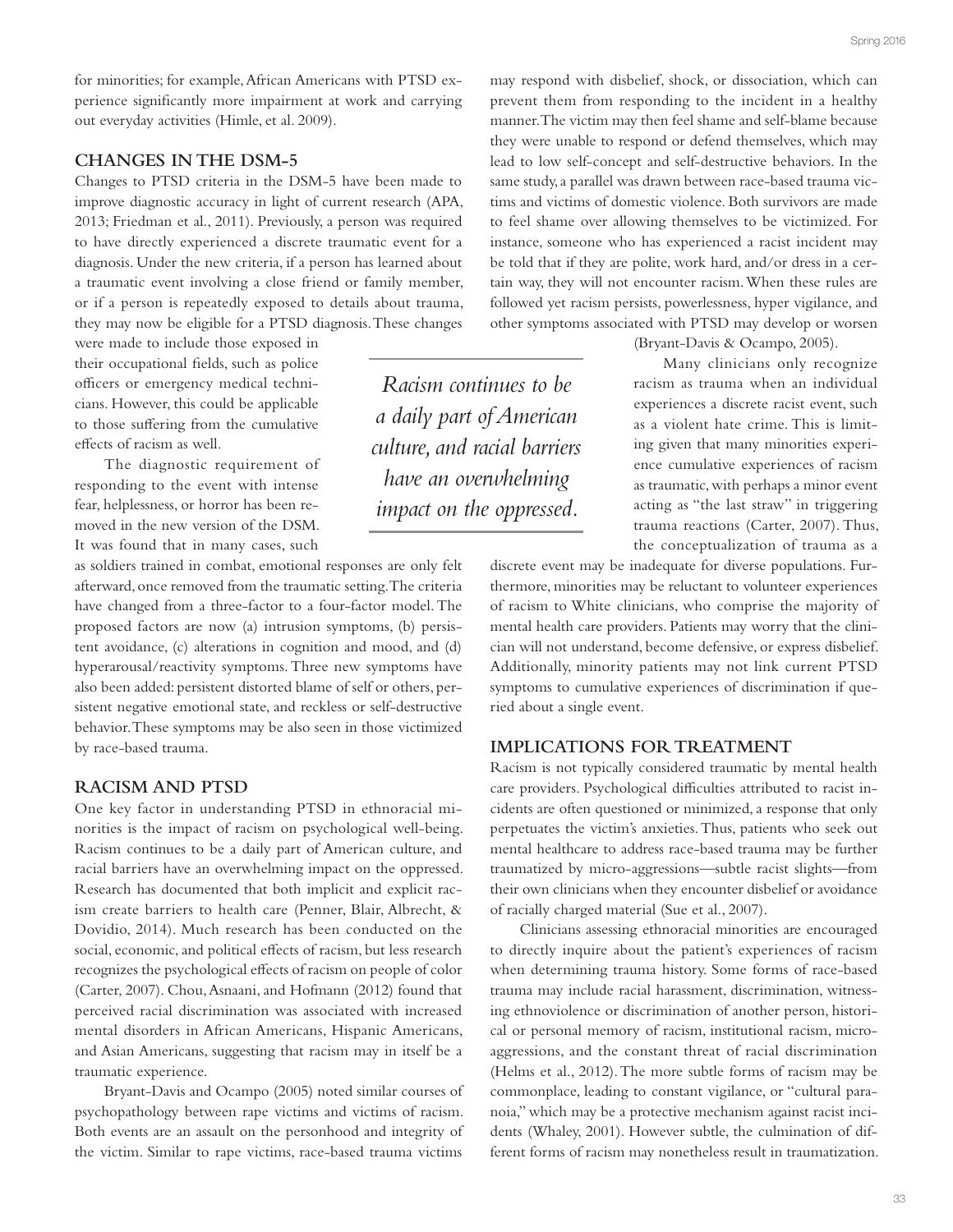Unfortunately, many clinicians are unprepared to address cultural issues due to social taboos surrounding racism, discrimination, and White privilege. This will in turn prevent open dialogue with patients about potentially relevant trauma-related experiences. Thus it is important that all clinicians are well trained in the delivery of culturally competent care to enable them to properly serve diverse patients (Miller et al., 2015).

# **IMPLICATIONS FOR STUDY RECRUITMENT**

Identifying the specifc aspects of racism that tend to be psychopathogenic for individuals is difficult in light of individuals' tendency to vary in their reactivity to stress and perceptions

of racism (Williams et al., 2014). Thus some of the complexities facing modern psychological research and practice include both limiting the misidentifcation of race-based stress and trauma and continuing research toward the effective and culturally authentic treatment of trauma reactions stemming from the experience of racism (Helms et al., 2010).

Additional complexities pertain to ongoing research and the gathering of new data. Several studies have chronicled the successful recruitment of members of minority groups into clinical trials (e.g., Williams,



*Monnica Williams and a group of her students at the Anxiety and Depression Association of America conference in Chicago, March 2014. The group presented their research and Monnica participated in a symposium on cultural competency in research on anxiety and depressive disorders.*

Tellawi, Wetterneck, & Champman, 2013); these studies highlight the signifcant underrepresentation of minority groupmembers involved in current research studies. The importance and clinical necessity of cross-cultural involvement in current research cannot be overstated. Data gleaned from culturally exclusive research studies may reduce treatment success for certain ethnic groups, including African Americans (Williams et al., 2014). However, conducting culturally inclusive studies involves intensive recruitment phases which are complicated by the perception among many minorities that the American healthcare system, including psychological researchers and practitioners within that system, is a racist institution, favoring Whites and perhaps even causing minorities deliberate harm (Suite et al., 2007).

In light of this, barriers to recruiting minorities for research studies are evident. Williams et al. (2013) found that successful recruitment of minorities often involves building personal connections with members and leaders of local communities, and using multiple culturally specifc advertising venues. Additionally, compensating participants may encourage the involvement of those who would otherwise be made to take time of of work, and would thus be unable to participate.

Developing therapeutic approaches to the treatment of race-based trauma is an important research goal. Cultural knowledge and sensitivity by the clinician are essential pieces in the understanding and efective treatment of race-based trauma (Chapman et al., 2014; Williams et al., 2014). Indeed, several studies have shown that a strong positive ethnic identity is correlated with higher self-esteem, the development of efective coping skills, the experience of optimism, and fewer psychological symptoms (Smith et al., 1999; Williams, Chapman, Wong, & Turkheimer, 2012). However, individuals with a strong sense

> of belonging to their native cultural identity are more likely to experience signifcant distress in the face of racism (Yip, Gee, & Takeuchi, 2008). Thus, cultivating familiarity with clients' ethnic heritage and demonstrating respect for and sensitivity to their cultural background is an essential part of adapting evidencebased treatments to meet their needs.

> Although the clinical efficacy of pharmacological and psychotherapeutic interventions for PTSD is well established (Foa et al., 2009), the literature reveals deficiencies in modern treatment capacity for psy-

chological trauma (Cloitre, 2009). Such defciencies include a tendency for persons who enroll in clinical trials to prematurely discontinue treatment at an alarmingly high rate (Hembree et al., 2003), and dropout rates for minorities may be higher yet. For example, Lester and colleagues (2010) found that African Americans were 1.5 times more likely to drop out and three times more likely not to initiate PTSD treatment, despite being more hopeful about treatment benefts prior to therapy. The study authors attribute fndings to potentially faster improvement among African Americans, stigma related to treatment, and lack of cultural sensitivity in the assessment and treatment process. The latter two attributions are more likely, given the literature surrounding treatment issues and African Americans. Such signifcant defciencies in existing approaches to efective treatment raise questions of alternative interventions. Often, the experience of emotional intensity in relationship to traumatic memories precludes the efficacy of psychotherapeutic intervention for trauma symptoms (Jaycox & Foa, 1999).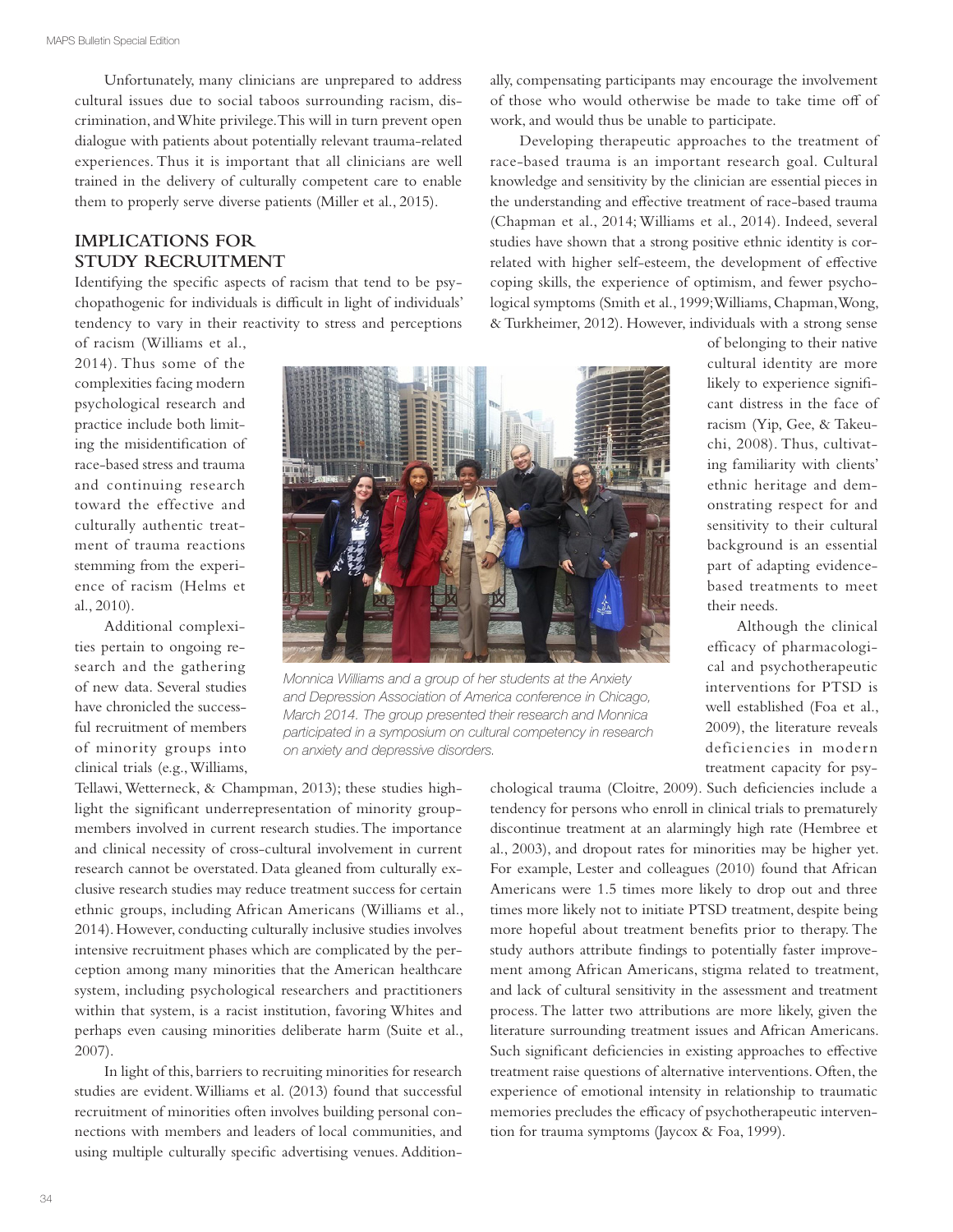# **THE PROMISE OF MDMA-ASSISTED PSYCHOTHERAPY**

Methylenedioxymethamphetamine (MDMA) is a psychoactive drug historically used in conjunction with psychotherapeutic intervention. Although MDMA was classifed as a Schedule 1 controlled substance in 1985, several comparatively recent studies have found that the administration of MDMA for the purpose of trauma-related psychotherapy correlated with positive outcomes. Individuals whom were administered MDMA experienced an increase in oxytocin, a hormone implicated in trust and emotional perception (Domes et al., 2007; Kirsch et

al., 2005). Also, Dumont et al. (2009) found that elevated oxytocin was associated with greater sociability. That is, the administration of MDMA may help with building human connection, including rapport within the context of psychotherapeutic interventions.

Additionally, MDMA produces temporary modifcations in neurological activity. Liechti (2000) found that volunteers who were administered MDMA had increases in activity in the ventromedial frontal and occipital cortexes, and decreases in the left amygdala. Such neurological modifcations were associated with a reduced sense of fear as it pertained to trauma-related memories. Thus, the administration of MDMA in conjunction with psychotherapy, Mithoefer et al. (2011) postulated in a recent study, may specifcally allow for efective processing of traumatic material. That study comprised two randomized groups, MDMA  $(n =$ 

*Monnica Williams met with state legislators to advocate for mental health reform and increased access as a Diversity Delegate from Kentucky at the American Psychological Association State Leadership Conference on March 1, 2016.*

durable as evidenced by CAPS scores at two-month follow-up and up to 74.3 months following treatment. Thus preliminary data demonstrates that MDMA-assisted psychotherapy can be an efective intervention for successfully treating PTSD and maintaining therapeutic gains over time.

One of the major challenges facing research on MDMAassisted psychotherapy for the treatment of PTSD is the scant amount of data demonstrating its efficacy in ethnic minority patients. That is, among the published studies involving this experimental treatment for PTSD no participants were ethnic or racial minorities. In recently completed Phase 2 trials, minority

> inclusion was improved but still low (15.2%). Further, Mithoefer et al. (2013) did not specifcally address the implication of MDMA-assisted psychotherapy for the treatment of race-based trauma. Thus, the degree to which MDMA-assisted psychotherapy can be helpful for race-based trauma has not yet been empirically demonstrated. To further explicate the dilemma, successfully conducting cross-cultural research toward culturally authentic treatments is compounded by the history of racism in the American healthcare system, making stigmatized minorities reluctant to volunteer for clinical trials (Suite et al., 2007; Williams et al., 2013).

> While there is apparent promise implicit in the above data, there is also signifcant challenges inherent in the present research: We are not certain as to how relevant existing data is to the non-White population, including those sufering from race-

12) and placebo ( $n = 8$ ). The onset of MDMA-effects was concurrent with psychotherapy for each volunteer. Thus, the research study included both 125 mg of MDMA (or placebo) and two, eight-hour psychotherapy sessions. The primary outcome measure was the Clinician-Administered PTSD Scale (CAPS; Blake et al., 1990), a gold-standard assessment of PTSD used by the military. Clinical response was defned as a greater than 30% reduction in baseline of symptom severity as measured by the CAPS.

A clear divergence emerged between the two groups. 83.3% of those in the MDMA group showed clinical response to treatment, versus 25% of those in the placebo group. Additionally, the ten subjects in the MDMA group no longer met diagnostic criteria for PTSD. Thus, MDMA-assisted psychotherapy was demonstrated to be an efective intervention for PTSD in these participants. In a follow-up study, Mithoefer et al., (2012) found that therapeutic gains were longitudinally

based trauma. Additionally, researchers need to employ culturally specifc—and sometimes extensive—strategies to ensure stigmatized minorities are included in clinical trials.

#### **SUMMARY**

Although changes to the DSM increase the potential for better recognition of race-based trauma, more awareness is needed among clinicians to properly identify it. More research is needed to develop a culturally competent model of PTSD to address how culture may diferentially infuence trauma experiences of stigmatized minorities. In the meantime, clinicians must be educated about the impact of racism in lives of their ethnic minority patients, specifcally the connection between racist experiences and trauma. To that end, interventions to increase awareness and improve clinical dialogue should have the same value as other aspects of medical training (Penner, Blair, Albrecht, & Dovido, 2014).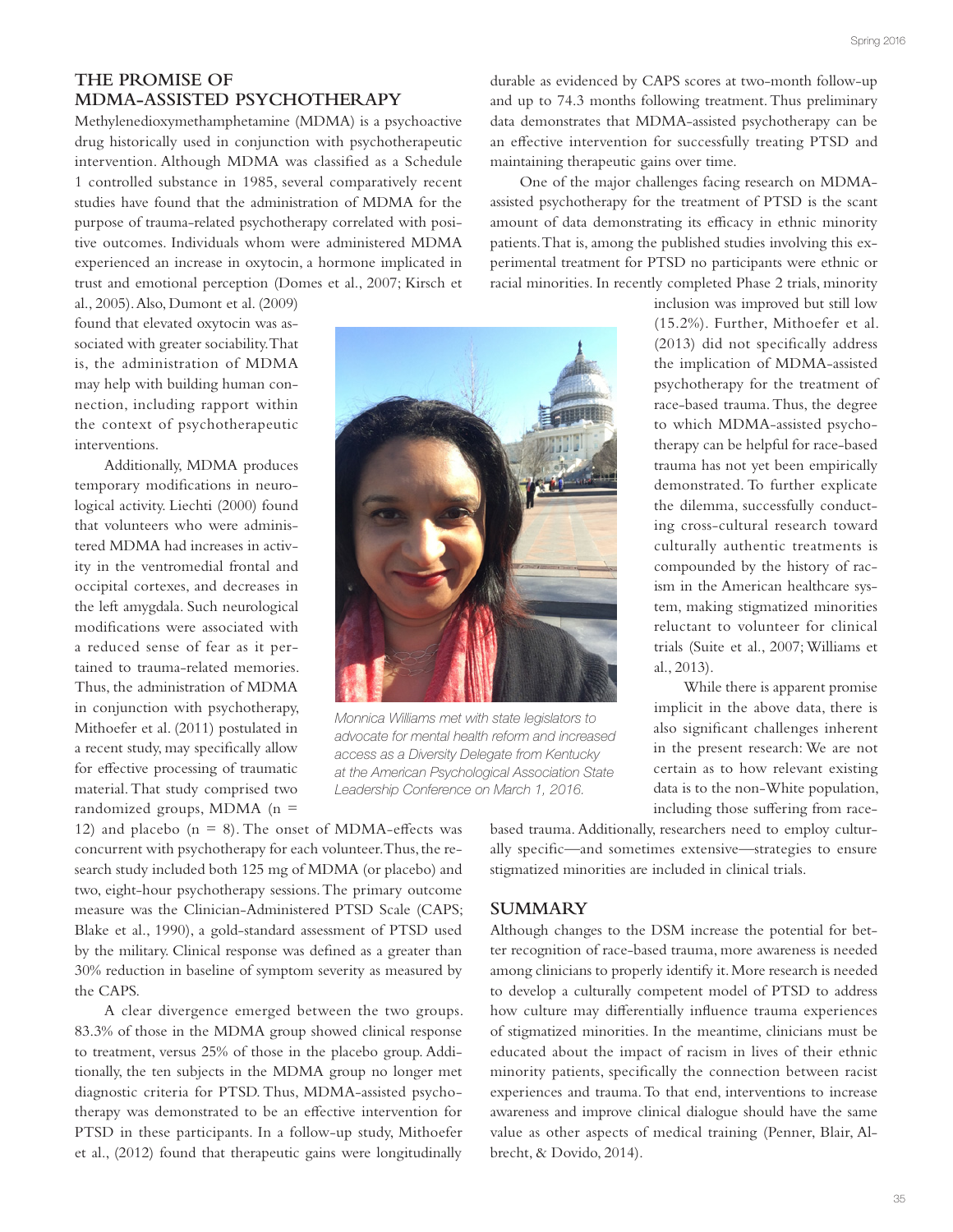There is an urgent need to develop empirically supported interventions for those suffering the effects of race-based trauma, and MDMA-assisted psychotherapy may be an important next step. Prior research focused on treatment of stigmatized minorities sufers from low inclusion and high dropout rates, although minorities sufer from disproportionately high rates of PTSD. As a compassionate society, we must fnd or make ways to reach all segments of our society with promising new treatments, so that everyone has an optimal chance of recovery and an excellent quality of life.

#### **REFERENCES**

American Psychiatric Association [APA] (2013). *Diagnostic and Statistical Manual of Mental Disorders (DSM-5).* American Psychiatric Association: Washington, D.C.

Blake D., Weathers F., Nagy L., Kaloupek D., Klauminzer, G., Charney D., Keane T. (1990). A clinician rating scale for assessing current and lifetime PTSD: the CAPS-1. *The Behavior Therapist,* 13:187–188.

Bryant-Davis, T., & Ocampo, C. (2005). Racist incident based trauma. *Counseling Psychologist,* 33, 479-500.

Carter, R. T. (2007). Racism and Psychological and Emotional Injury: Recognizing and Assessing Race-Based Traumatic Stress. *Counseling Psychologist,* 35(1), 13-105.

Carter, R.T. & Forsyth, J.M. (2009). A Guide to the Forensic Assessment of Race-Based Traumatic Stress Reactions. *Journal of the American Academy of Psychiatry Law,* 37, 28–40.

Chapman, L.K., DeLapp, R.C.T., & Williams, M.T. (2014). Impact of Race, Ethnicity, and Culture on the Expression and Assessment of Psychopathology. In D.C. Beidel, B.C. Frueh, & M. Hersen (eds.), *Adult Psychopathology and Diagnosis, 7e,* John Wiley & Sons, Inc. ISBN: 978-1-118-65708-9.

Chou, T, Asnaani, A. & Hofmann, S. (2012). Perception of Racial Discrimination and Psychopathology Across Three U.S. Ethnic Minority Groups. *Cultural Diversity & Ethnic Minority Psychology,* 18(1), 74-81.

Cloitre, M. (2009). *Efective psychotherapies for posttraumatic stress disorder: a review and critique.* CNS Spectr 14: 32–43.

Domes, G., Heinrichs M., Michel A., Berger C., & Herpertz S. (2007). Oxytocin improves ''mind-reading'' in humans. *Biological Psychiatry* 61: 731–733.

Dumont, G. J. H., Sweep, F. C. G. J., Van der Steen, R., Hermsen, R., Donders, A. R. T., Touw, D. J., & Verkes, R. J. (2009). Increased oxytocin concentrations and prosocial feelings in humans after ecstasy (3, 4-methylenedioxymethamphetamine) administration. *Social neuroscience,* 4(4), 359-366.

Foa E., Keane T., Friedman M., and Cohen J. (2009). *Efective Treatments for PTSD, Practice Guidelines from the International Society for Traumatic Stress Studies,* 2nd edn. New York, NY: Guilford Press.

Friedman, M. J., Resick, P. A., Bryant, R. A., & Brewin, C. R. (2011). Considering PTSD for DSM-5. *Depression and Anxiety,* 28(9), 750-769.

Harris, K. J., Ahluwalia, J. S., Catley, D., Okuyemi, K. S.,

Mayo, M. S., & Resnicow, K. (2002). Successful recruitment of minorities into clinical trials: The Kick It at Swope project. *Nicotine and Tobacco Research,* 5, 575–584.

Helms, J., Nicolas, G., & Green, C. (2012). Racism and ethnoviolence as trauma: Enhancing professional training. *Traumatology,* 16(4), 53-62.

Hembree, E., Foa, E., Dorfan, N., Street, G., Kowalski, J., & Tu, X. (2003). Do patients drop out prematurely from exposure therapy for PTSD? *Journal Trauma Stress,* 16, 555–562.

Himle, J. A., Baser, R. E., Taylor, R. J., Campbell, R. D., & Jackson, J. S. (2009). Anxiety disorders among African Americans, blacks of Caribbean descent, and non-Hispanic whites in the United States. *Journal of Anxiety Disorders,* 23(5), 578-590.

Jaycox L., & Foa E. (1999). Obstacles in implementing exposure therapy for PTSD: Case discussions and practical solutions. *Clinical Psychological Psychotherapy* 3: 176–184.

Kirsch P., Esslinger C., Chen Q., Mier D., Lis S., & Siddhanti S. (2005). Oxytocin modulates neural circuitry for social cognition and fear in humans. *Journal of Neuroscience* 25: 11489–11493.

Lester, K., Resick, P.A., Young-Xu, Y., & Artz, C. (2010). Impact of race on early treatment termination and outcomes in posttraumatic stress disorder treatment. *Journal of Consulting and Clinical Psychology,* 78, 480–489.

Liechti, M. E., Baumann, C., Gamma, A., & Vollenweider, F. X. (2000). Acute psychological efects of 3, 4-methylenedioxymethamphetamine (MDMA,"Ecstasy") are attenuated by the serotonin uptake inhibitor citalopram. *Neuropsychopharmacology,* 22(5), 513-521.

Miller, A., Williams, M. T., Wetterneck, C. T., Kanter, J., & Tsai, M. (2015). Using functional analytic psychotherapy to improve awareness and connection in racially diverse clienttherapist dyads. *The Behavior Therapist.* 

Mithoefer, M. C., Wagner, M. T., Mithoefer, A. T., Jerome, L., & Doblin, R. (2011). The safety and efficacy of  $\pm$ 3, 4-methylenedioxymethamphetamine-assisted psychotherapy in subjects with chronic, treatment-resistant posttraumatic stress disorder: the frst randomized controlled pilot study. *Journal of Psychopharmacology,* 25(4), 439-452.

Mithoefer, M. C., Wagner, M. T., Mithoefer, A. T., Jerome, L., Martin, S. F., Yazar-Klosinski, B., & Doblin, R. (2012). Durability of improvement in posttraumatic stress disorder symptoms and absence of harmful effects or drug dependency after 3, 4-methylenedioxymethamphetamine-assisted psychotherapy: a prospective long-term follow-up study. *Journal of Psychopharmacology,* 0269881112456611.

Paradis CM, Friedman S, Lazar RM, et al (1992). Use of a Structured Interview to Diagnose Anxiety Disorders in a Minority Population. *Hospital Comm Psychiatry,* 43:61-64.

Penner, L. A., Blair, I. V., Albrecht, T. L., & Dovidio, J. F. (2014). Reducing Racial Health Care Disparities: A Social Psychological Analysis. *Health and Well-Being: Policy Insights from the Behavioral and Brain Sciences,* 1(1) 204–212.

Pieterse, A. L., Todd, N. R., Neville, H. A., & Carter, R.